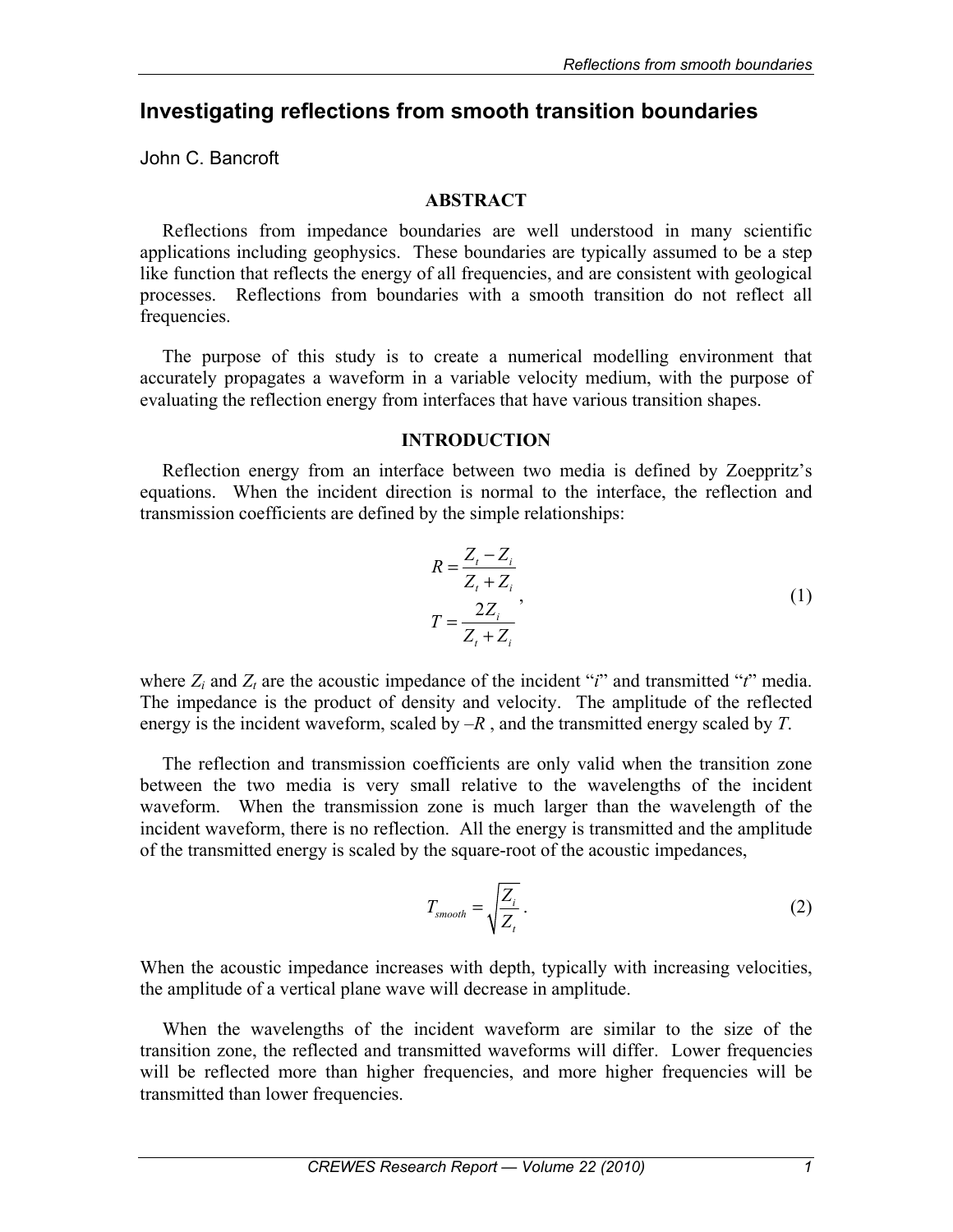The traditional wave-equation in one spatial dimension is

$$
\frac{\partial^2 P}{\partial z^2} = \frac{1}{Z^2} \frac{\partial^2 P}{\partial t^2}.
$$
 (3)

This equation is only valid when the impedance is uniform. It cannot be used when there is a change in impedance (or velocity). When the impedance changes, the following wave-equation is required:

$$
\frac{\partial^2 P}{\partial t^2} = \frac{\partial}{\partial z} \left( Z^2 \frac{\partial P}{\partial z} \right) = Z^2 \frac{\partial^2 P}{\partial z^2} + \frac{\partial Z^2}{\partial z} \frac{\partial P}{\partial z} \,. \tag{4}
$$

#### **IMPLEMENTATION**

The wave-equation is typically implemented using finite differences. The finite difference method is only an approximation to the wave equation and care must be taken to ensure the desired accuracy. The errors in the finite difference approximation accumulate, and even though they may appear minor, their accumulated error can be significant and will distort the amplitudes and phase of the waveforms. These errors are often visible in the time and space domain as low energy waves that are often referred to as grid dispersion. In the frequency domain, the errors for a finite difference approximation to a derivative are identified as deviations from the 90 degree phase shift, and from the linear amplitudes that should be proportional to the frequency to the Nyquist frequency. The errors are largest at higher frequencies (Bancroft 2008) as illustrated by the figures in the appendix.

#### **Sampling**

To reduce the error of the finite difference approximations, over-sampling in time and space domains is used. This keeps the energy in the lower part of the frequency domain, where the approximations are more accurate.

#### **Finite difference approximations**

In addition to oversampling, more accurate finite difference equation should be used. A typical approximation to the first derivative is the forward difference

$$
\frac{dP}{dx} \approx \frac{P(z + \delta z) - P(z)}{\delta z}.
$$
\n(5)

This approximation is taken to be valid at the point  $(x + \delta x/2)$ , or mid way between the two samples. This introduces a phase error. The following equation eliminates the phase error, but increases the length of the operator, i.e.,

$$
\frac{dP}{dx} \approx \frac{P(z + \delta z) - P(z - \delta z)}{2\delta z}.
$$
\n(6)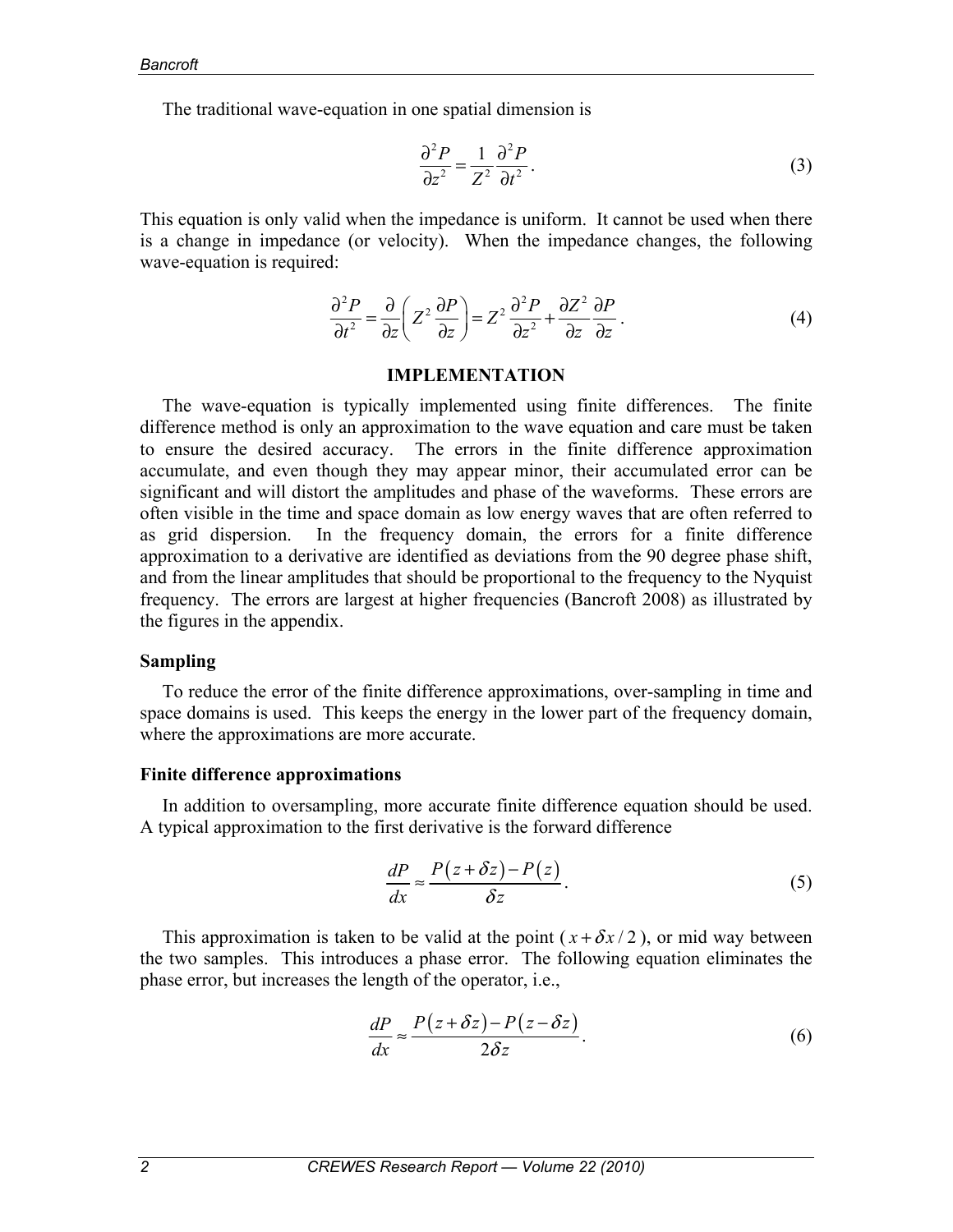Higher order approximations perform much better, as described in a previous CREWES paper (Bancroft 2008). I will use a six-point approximation for the first derivative and use a subscript to identify the sample number, i.e.,

$$
\frac{dP}{dx} \approx \frac{-P_{-3} + 9P_{-2} - 45P_{-1} + 45P_1 - 9P_2 + P_3}{60\delta x},\tag{7}
$$

and seven points for the second derivative

$$
\frac{d^2P}{dx^2} \approx \frac{2P_{-3} - 27P_{-2} + 270P_{-1} - 490P_0 + 270P_1 - 27P_2 + 2P_3}{60\delta x}.
$$
\n(8)

These higher order approximations do require additional computation time.

The high order approximations also require the impedance to be smooth. A step type change in impedance will be aliased and/or have large amounts of energy at the Nyquist frequency. These higher frequencies will contribute to the dispersion noise. I will use a four or five point smoother to ensure that my desired accuracy is maintained, which is that the waveform shape remains similar to its initial form as it propagates through an impedance change.

### **Building the chirps**

Chirps or sweeps are straight forward to design, but care must be taken to achieve the desired frequencies. The actual frequency at a portion of a sweep is the instantaneous frequency. It is not a simple value of the frequency defined in the sine or cosine. We know that for a constant frequency,  $f(t) = \sin(2\pi F t)$ , where *F* is the desired frequency. For a linear sweep  $F_l(t)$  from  $F_1$  to  $F_2$ , i.e.,

$$
F_1(t) = F_1 + \frac{(F_2 - F_1)t}{T_{\text{max}}},
$$
\n(9)

and we may try  $f_F(t) = \cos(2\pi \times t \times F_t(t))$ . The frequency  $f_F$  will not be the desired linear sweep. From Carroll (1971) the desired sweep should be

$$
Sweep(t) = \sin\left\{2\pi \left[tF_1 + \frac{(F_2 - F_1)t^2}{2T_{\text{max}}}\right]\right\},\tag{10}
$$

or

$$
Sweep(t) = \sin\left\{2\pi t \left[F_1 + \frac{(F_2 - F_1)t}{2T_{\text{max}}}\right]\right\}.
$$
\n(11)

Equation  $(10)$  contains the phase within the square brackets, and equation  $(11)$  contains the frequency in the square brackets.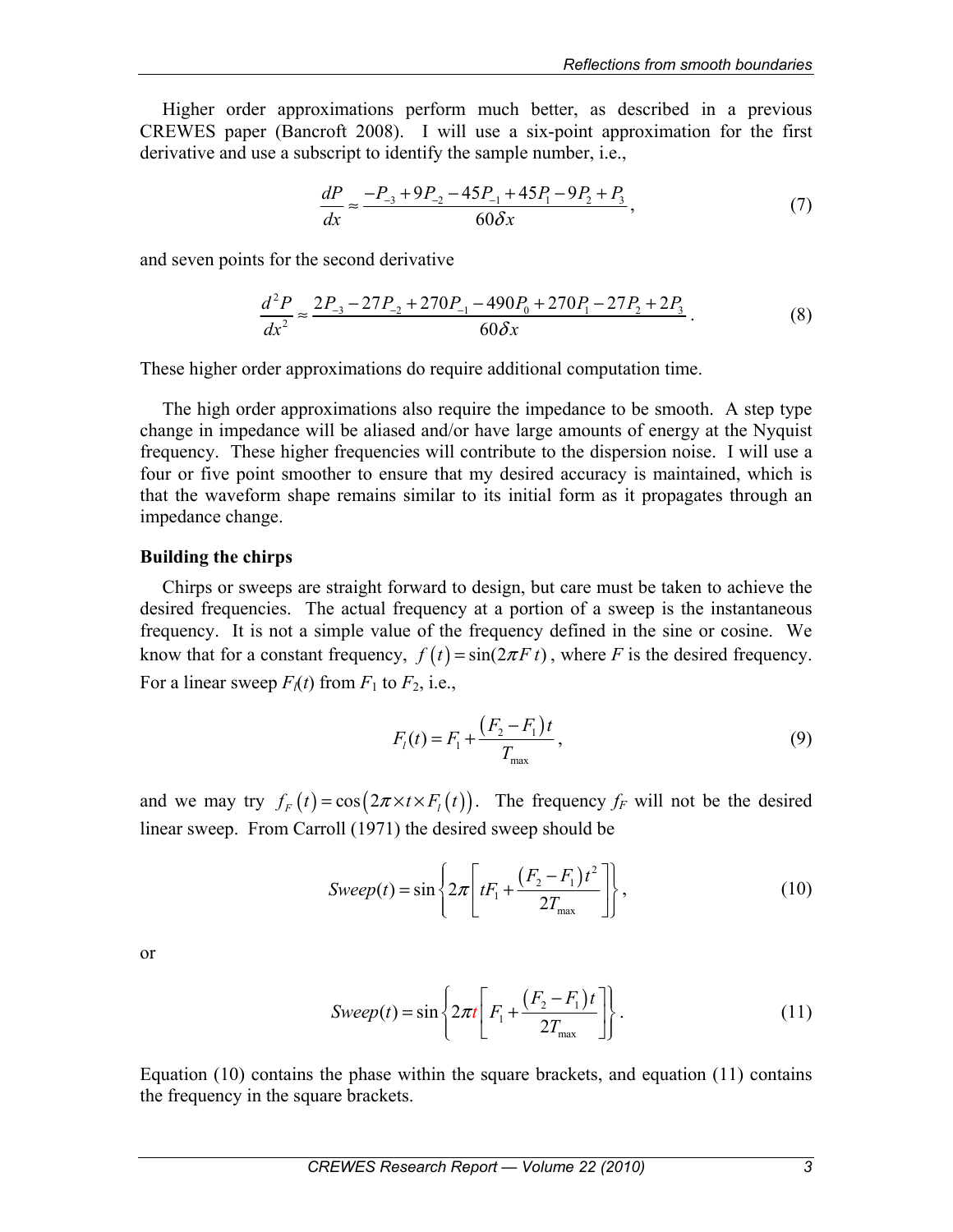Where does the "2" come from in the denominator of equation (11)? It differs from the linear frequencies of equation (9).

The instantaneous frequencies are the time derivative of phase, i.e.,

$$
\frac{d}{dt} \left[ tF_1 + \frac{(F_2 - F_1)t^2}{2T_{\text{max}}} \right] = F_1 + \frac{(F_2 - F_1)t}{T_{\text{max}}}.
$$
\n(12)

To build a more complex waveform such as a modulated chirp, I first build the desired time-frequency model, and then integrate it to be used as the phase.

#### **EXAMPLES**

I will use a very simple model where the velocity (impedance) changes from 1000 m/s to 2000 m/s. The time sampling is 0.25 ms, and the depth sampling is 1 m. I create a chirp with a linear sweep from 20 to 100 Hz over a time of 400 ms. The over-sampling requires two different initiating wavelets, one at time sample 1 and the other at time sample 2 to propagate energy to the right. The chirp moves spatially to the right at each time increment. The red line in the following figures represents the shape of the transition zone. Figure 1a shows the starting waveform, and the remaining figures show the transmitted and reflected waveforms. Note the time reversed direction of the reflected waveform relative to the starting waveform. The reflection amplitude should be 1/3, and the transmitted amplitude 2/3. The transmitted amplitude of Figure 1g should be  $1/\sqrt{2}$  = 0.707. The details of Figure 1 are listed below with incorrect equations and transition steps in red, correct equations in green, and the correct transition zones in blue:

- (a) The chirp located at the starting time. Note the square shape of the chirp.
- (b) WE (3), a step transition, FD equation  $(6)$ , RT = 8.5 s.

Note the poor waveform shape and incorrect amplitudes. The polarity of the reflected waveform is the same as the incident in (a) The polarity of the reflected waveform is spatially reversed.

- (c) WE (3), a step transition, FD equation  $(8)$ , RT = 12 s. Better quality of waveform, incorrect amplitudes.
- (d) WE (4), a step transition, FD equation (5) and (6),  $RT = 12$  s. Polarity of the reflected wave is correct but poor quality, amplitudes still wrong.
- (e) WE (4), 5 m transition, FD equation (5) and (6),  $RT = 17$  s. Amplitudes have improved, almost correct.
- (f) WE (4), 5 m transition, FD equations (7) and (8),  $RT = 25$  s. Amplitudes and shape correct.
- (g) WE (4), 200 m transition, FD equation (7) and (8), RT = 25 s. All energy is preserved in the transmitted waveform. The transmitted amplitude is 0.707.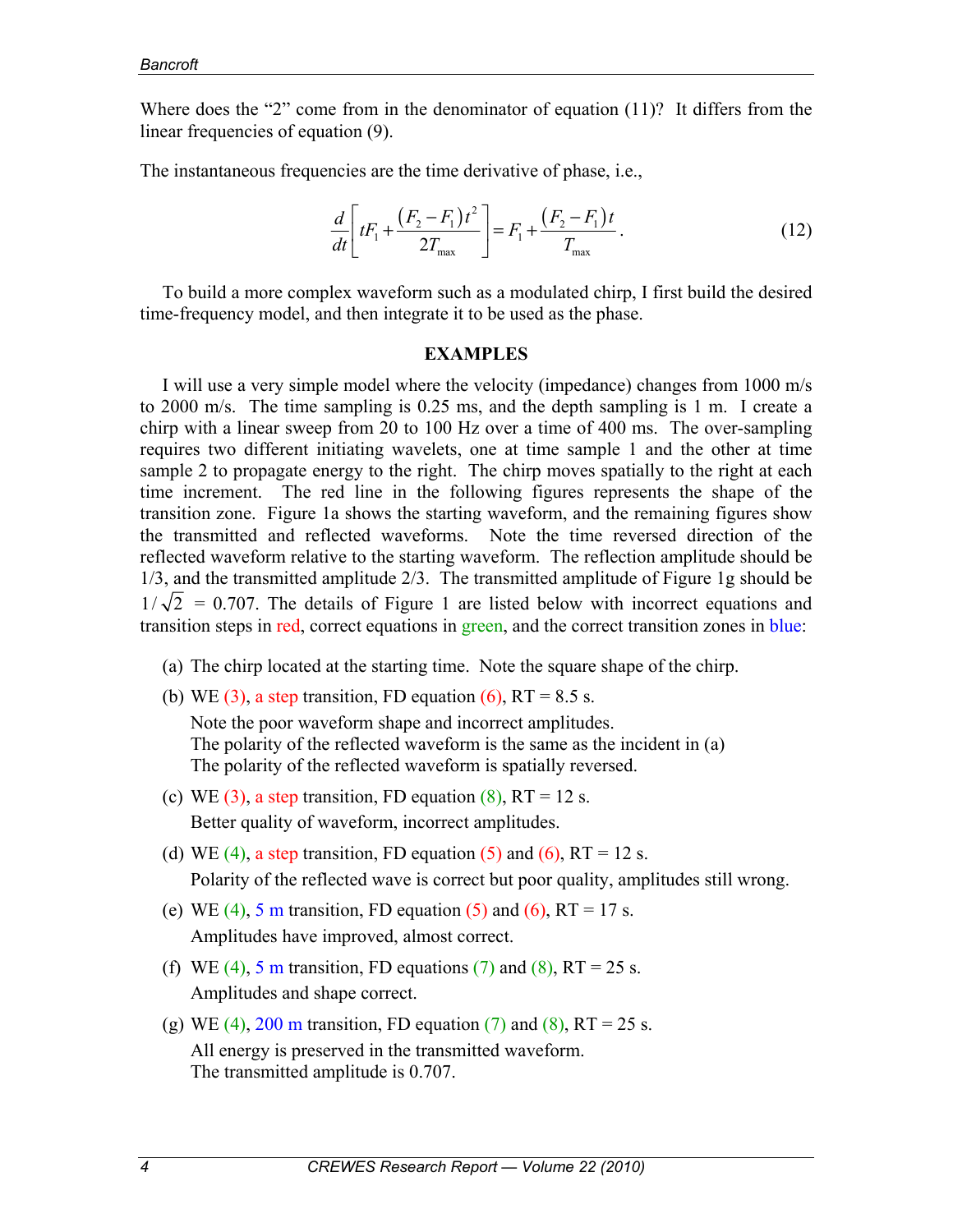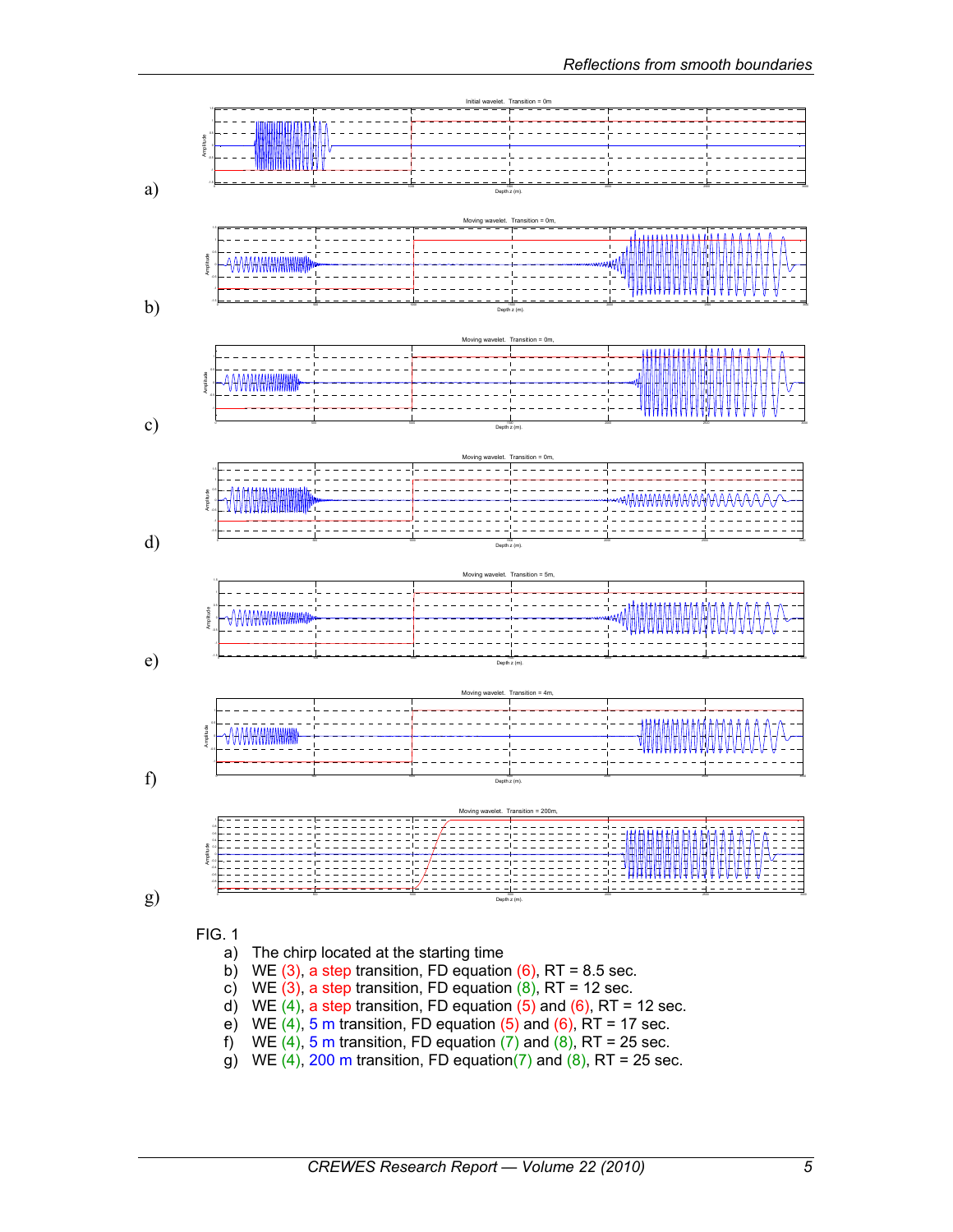The following figure shows a modulated waveform with a carrier frequency of 40 Hz, and with modulated frequencies of  $\pm 30$  Hz. The instantaneous frequencies start at 40 Hz, with linear transitions to 70 Hz, then to 70 Hz and back to 40 Hz. Note the frequency dependence on the amplitudes in the reflected and transmitted waveforms.



FIG. 2 Modulated chirp at 40 ± 30 Hz with a) at regular size, and b) in expanded form.

### **CONCLUSIONS**

A high quality 1D modelling capability was described for media with varying impedances. The method used over-sampling and high-order finite difference approximations to the wave equation. The model also required smooth transitions at the impedance boundaries to produce the correct amplitudes.

### **SOFTWARE**

2010-Matlab\ChiprReflections\ChirpVerticalHighOrder.m

### **ACKNOWLEDGEMENTS**

We wish to thank the sponsors of the CREWES project for supporting this work.

# **REFERENCES**

Bancroft, J. C., 2008, Differential operators 1: the first derivative, CREWES Report. Bancroft, J. C., 2008, Differential operators 2: the second derivative, CREWES Report. Carroll, P., 1971, A note on synthetic vibroseis sweep generation, Possibly an CSEG publication. (See http://www.cseg.ca/publications/journal/1971\_11/1971\_Carroll\_P\_synth\_vibroseis\_sweep.pdf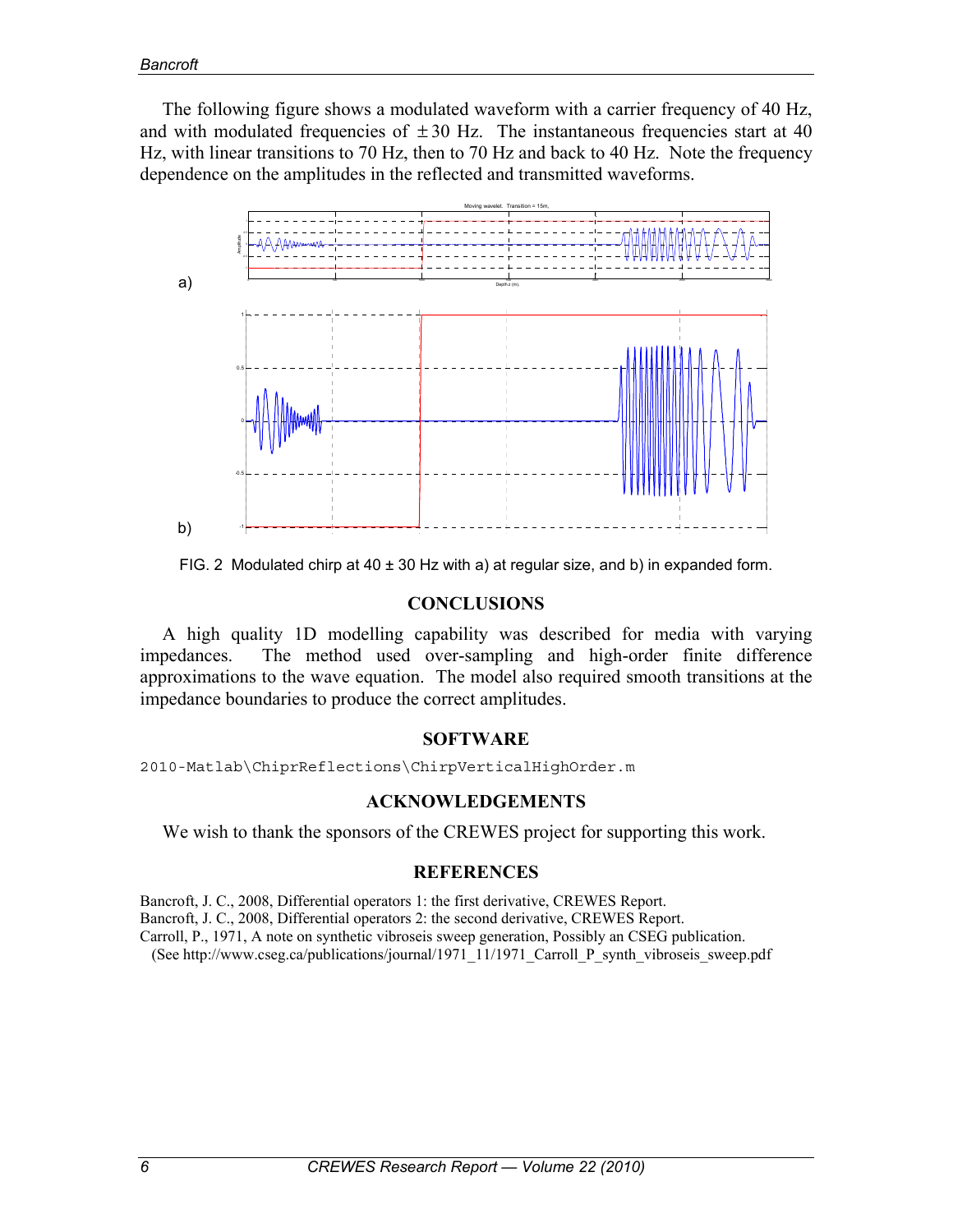# **APPENDIX :COMPARISON OF AMPLITUDE SPECTRA FOR FIRST AND SECOND DERIVATIVES**

The following figures illustrate the accuracy of finite difference approximations to the first and second derivatives. The figure shows the spectral amplitudes, which should be linear for a derivative, i.e. proportional to the frequency  $(i\omega)$  and quadratic for the second derivative, i.e. proportional to the square of the frequencies  $(-\omega^2)$ .

The following figures are from Bancroft (2008).

# **First derivative**

Figure 3a shows the two sided amplitude spectrum of the desired and finite difference approximations to the first derivative. The number across the bottom (N) can be used to approximately represent the frequencies for data samples at 0.002 s, or a sampling frequency of 500 Hz. Part (b) is a close up of part (a).



FIG. 3 Comparison of a) the amplitude spectrums for operator sizes 3, 5, and 7 points and b) a zoomed display. The horizontal numbers approximate the frequencies for 2 ms sampled data.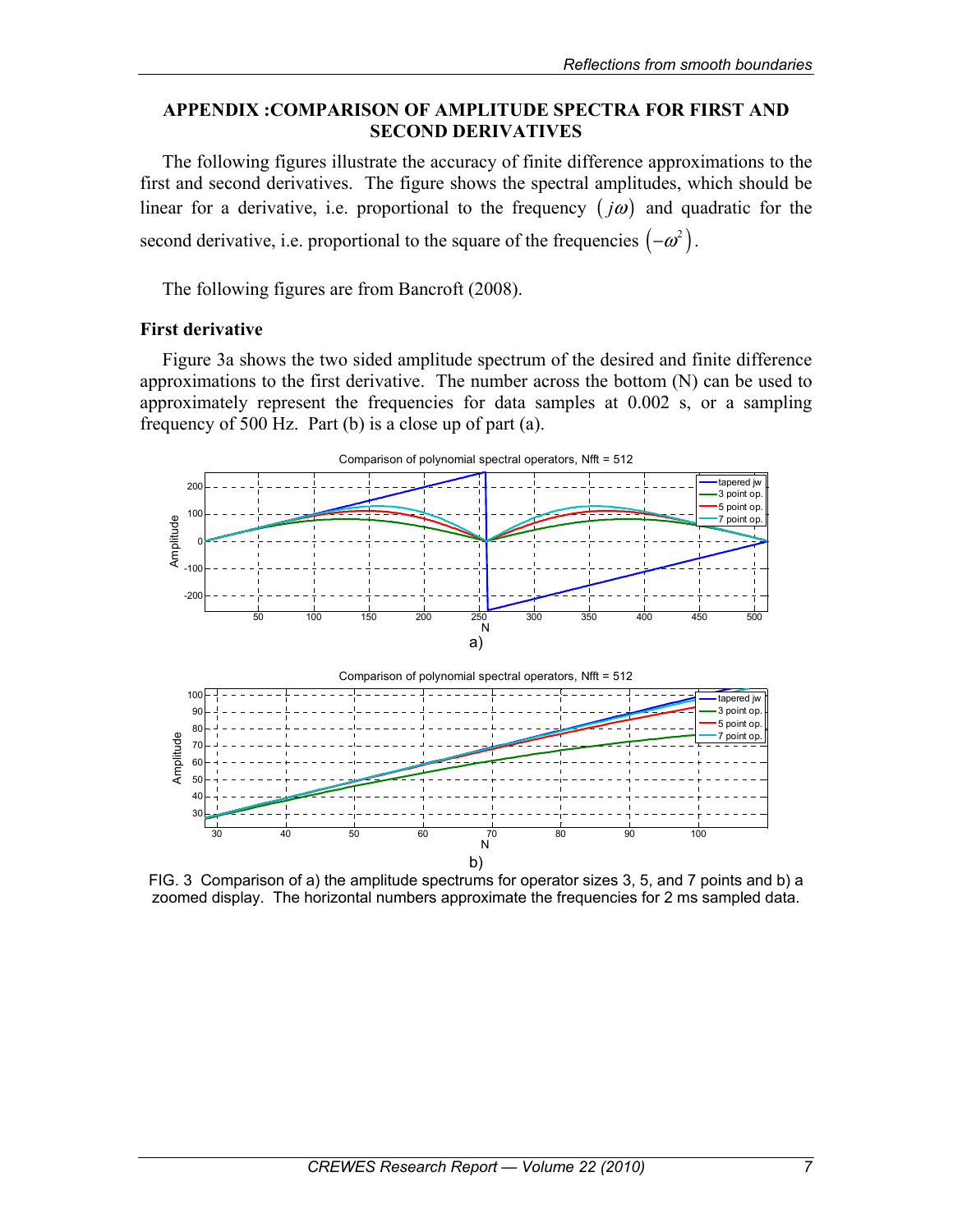

The following images show the error in the amplitude spectrum for 3 to 13 point finite difference operators. These operators were defined using spectral methods.

FIG. 4 A visual comparison of the percent errors of spectrally derived operators for size that range from 3 to 13 points as annotated.

Continued on the following page.